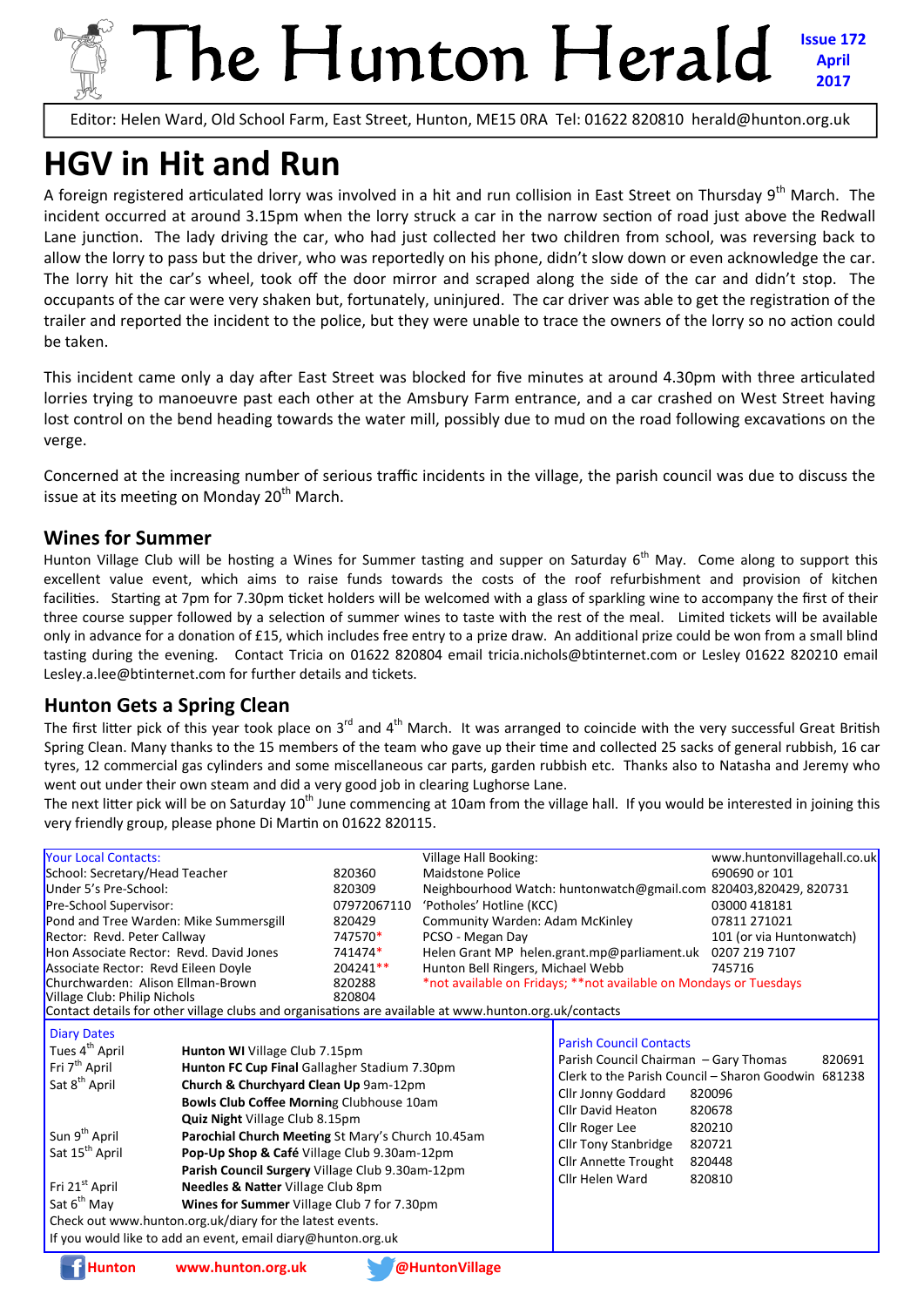#### **Pastoral Letter**

*"Greater love has no one than this: to lay down one's life for one's friends. John 15 v13."* 

There are many amazing people through history who have done just that. I want to tell you of one of them.

Maximilian Kolbe was a Polish Franciscan friar whose church provided shelter to thousands of refugees including Jews during World War II. He was eventually arrested and imprisoned in 1941 and placed in the notorious Auschwitz concentration camp. In July of that year, three men escaped, and as a punishment the SS commander ordered ten men to be starved, to deter further escapees. Kolbe was not one of these men, but when one of the chosen begged for mercy, he volunteered to take his place. During the entire time, he calmly led the others in prayer and after three weeks he was the only one left. Eventually the commander ordered Fr. Kolbe to be killed by lethal injection. Kolbe willingly offered his arm for the injection. This was indeed a sacrifice of one's life for another. Maximilian Kolbe was a man of faith who knew with certainty that death was not the end, but a doorway to a new way of living with his saviour.

On April 16th, Christians around the world will be remembering another great sacrifice, not for one person, but for the whole human race. We celebrate again the death and resurrection of our Lord Jesus Christ. Reading the Bible accounts leaves you in no doubt about the life-transforming experience upon those disciples who witnessed the resurrected Jesus. Yes, doubt to begin with but then transformed into confident and strong witnesses of what humanly seemed impossible. Their confidence was infectious and their energy and joy was unquenchable. It was the driving force behind the incredible growth and expansion of the early church.

So this year when you are eating your Easter eggs, (symbolic of new life bursting from the egg) spare a thought for the real meaning of Easter and the hope and joy that the amazing sacrifice of love brings to millions of folk around the world. Wishing you all a blessed Easter.

*Rev Eileen Doyle*

# Annual Parochial Church Meeting – Sunday 9<sup>th</sup> April

On Sunday 9<sup>th</sup> April at 10.45am, after the normal Holy Communion Service, St Mary's will be holding their Annual Parochial Church Meeting in the church. This is the meeting at which the members of the Church Council are elected and the Annual Financial Report presented together with the reports for the years given. Just before the meeting the two churchwardens are elected. This is an open meeting for everyone interested in St Mary's Hunton.

#### **Hunton FC Reach Cup Final**

Hunton Football Club will be playing at Maidstone United's Gallagher Stadium on Friday  $7<sup>th</sup>$  April in the Benevolent Cup Final 7.30pm kick off, all supporters welcome. In a good season for the team so far, Hunton still has 2 semi finals to contest, one in the Tunbridge Wells Cup against FC Revolution on  $25<sup>th</sup>$  March and the other in the Maidstone Charity Cup (date yet to be arranged). The team is also well placed in the Maidstone Premier League to have a serious chance of winning the league.

Any persons interested in getting involved with the club should pop along to the team's matches on Saturday afternoons or phone club chairman Dave Elliott on 07766 732259.

## **Pop-Up Shop, Café & Parish Councillors' Surgery**

#### **Saturday 15th April 9.30am-12pm**

The Pop-Up Shop will be at our village club for a special Easter themed event. There will be Hunton produce including Hunton's own Spot on Produce; bacon, sausages and joints and Hunton bred lamb too; local eggs; handmade pasties and cakes; artisan sourdough bread from West Farleigh and more! Maybe some very young vegetable plants if possible.

The Pop-Up Café will return and will feature a Parish Councillors' Surgery. You can drop in and talk to Helen Ward or David Heaton about your concerns.

#### **Gardening Club Visits**

Join members of Hunton Gardening Club on the following visits:

#### **Laurence J Betts Farm – Tuesday 20th June**

Following the last Gardening Club meeting when Andrew Howe from Laurence J Betts Ltd talked about the salad crops grown around Hunton, he has arranged a visit to their site at Church Farm, Offham. The tour will start at 5pm (or earlier once those attending are all present) and will include an introductory talk about the farm and current activities followed by a tour of the pack house, cold stores, trials area, workshop and farm operations. Places on this tour are restricted to a maximum of 30 people. If you have restricted mobility Andrew has offered to arrange assistance.

#### Allington Castle – Tuesday 6<sup>th</sup> June

There are a few spaces left on a tour of the castle and grounds costing £17 each including tea and cake. Meet at the venue at 1.45pm for a tour of about two and a half hours. Allington Castle dates back to medieval times and is surrounded by a moat. The private castle has fully furnished interiors including tapestries, antique furniture and a Great Hall where Henry VIII and Anne Boleyn dined with Sir Thomas Wyatt. Set in 42 acres of land next to the river Medway it has restored gardens including ornamental ponds and fountains, a lavender walk and walled tiltyard garden. Numbers for this tour are limited to a maximum of 40 people.

Please let Lesley know as soon as possible if you are interested in either or both of these tours as places will be allocated on a first come, first served basis. lesley.a.lee@btinternet.com 01622 820210

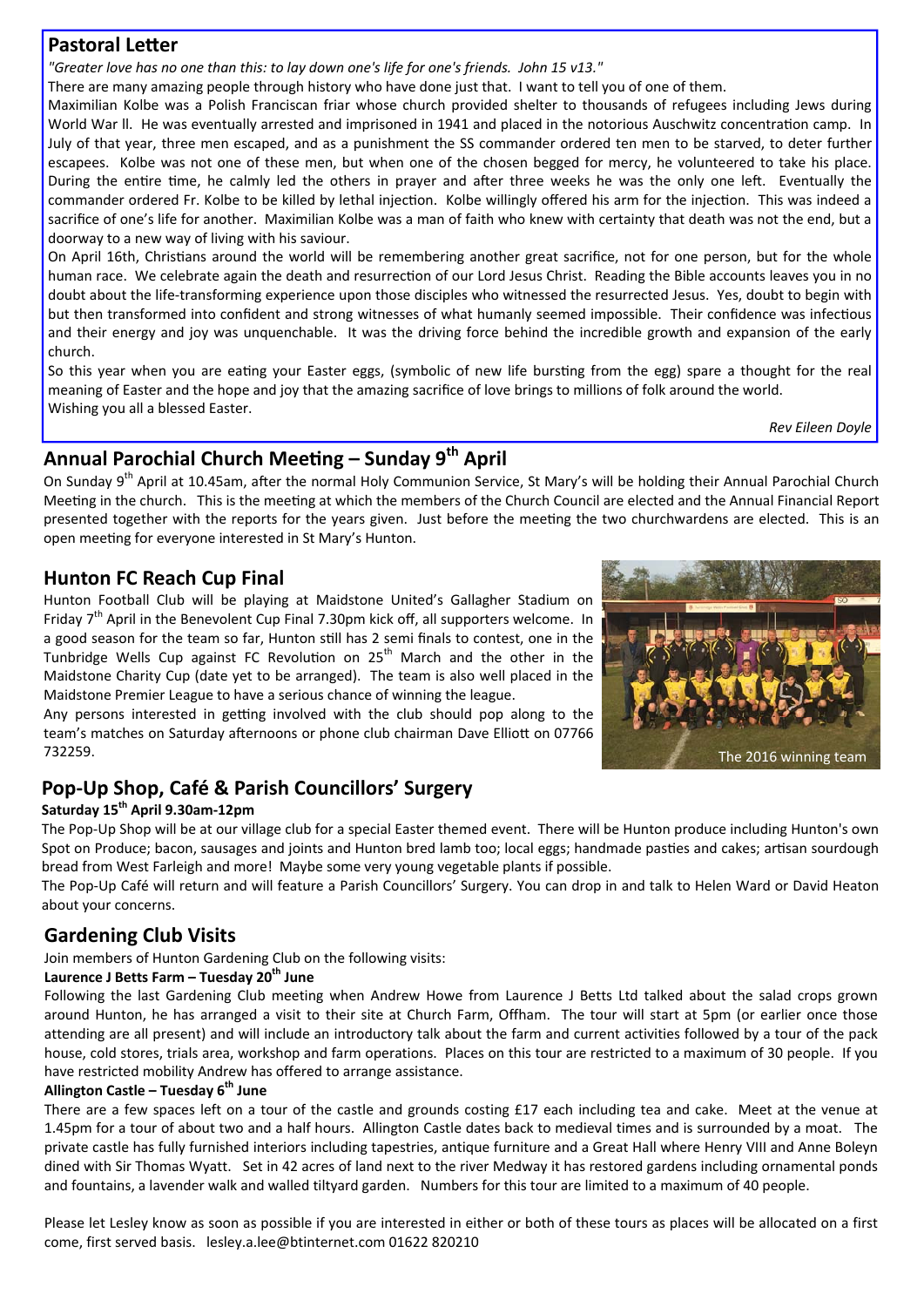#### **Village Lunches**

Thanks to all those who supported the recent six village lunches. These events were started in 2013 by Louise Ferns, who quickly persuaded Ann Sawtell to help her cook for and organise the first seven soup, bread and cheese events and they were gradually joined by other volunteers. There are now more than thirty people who help in one way or another. Over 200 meals were enjoyed at the recent six lunches and just under 1,700 since 2013. Clearly these are now established community events and much appreciated by those lucky enough not to work on the 12 Thursdays a year when they take place.

They were originally organised as an opportunity for members of our community to get together but have also resulted in the donations raised providing useful funds for both St Mary's Church and Hunton Village Club. Although Louise offered those who made soup or cake a free lunch, many volunteers refused to accept this and paid for their lunches as well as donated the food they made. This generous community spirit has continued and has resulted in the basic costs of food for these events being very low. The rest of the funds donated have been used towards the refurbishment of St Mary's Church and various maintenance projects in the club including the recent roof refurbishment. So far over £8,000 has been donated.

The next series of six village lunches start on Thursday  $26<sup>th</sup>$  October. Do try to attend one of these very friendly events if you can.

## **Quiz Night – Saturday 8th April 8.15pm at the Village Club**

Quizmaster Phil presents another brain teasing evening for your enjoyment. Entrance is free, just come along with your ready-made team or join one at the club. Teams are usually 4-6 people. These quizzes are extremely popular and it's always a fun evening, so come early to secure your spot. The quiz will start promptly at 8.15pm. Club opens at 8pm. All welcome!



#### **Music Scene Update**

Although there are no concerts planned for the village hall in the next few months, and it's fully booked for weddings for the summer, there's plenty of things going on around here – Maidstone Fringe Festival and Rochester Sweeps are both on the May Day weekend, and Yalding's Vicar's Picnic on 14/15th July. Those of you that enjoyed **Track Dogs** or **Hannah Sanders & Ben Savage** last year can catch them at Rochester Sweeps. Track Dogs will be giving a number of performances at various locations in Rochester throughout the weekend and Hannah Sanders & Ben Savage will give two performances on Monday  $1^{st}$  May – see the festival website for more details: www.medway.gov.uk/leisurecultureandsport/events/sweepsfestival2017.

Jo Harman is becoming a bit of an international "star", and has released her second album "People We Become" which was recorded in Nashville. The first single from it (When We Were Young) has been on BBC Radio 2 and London's playlists for the first two weeks of February, and has also reached No. 1 in the Dutch charts; she plays her first New York gig at the end of March.

4Square are celebrating 10 years as a band (still in their twenties!), and have released a five-track CD of re-worked songs chosen by their fans; this is available (£5) from their website. **Blackheart** are recording their next CD, and are now called Blackheart Orchestra (although it's sƟll just the two of them). And so is **Hannah ScoƩ**, who's been laying down tracks in Tuscany…as you would, if you need Stefano della Casa's cello and mixing desk! Going back to 2014, you might recall Fake Thackray (John Watterson) with the songs of JakeT; he's just released a new CD of 'lost' Jake songs and played the Half Moon in Putney to great acclaim. And we're due to see **Will Pound's** harmonica work at Broadstairs Folk Week in August, as well as Ben & Hannah. Lastly, the 3-piece band DLM are hitting the road from Bath, and playing in London on 29<sup>th</sup> April, at the Edenbridge Pig's Ear Folk Ale festival on 2<sup>nd</sup> June and St Edith's Folk Festival in Kemsing on 22<sup>nd</sup> July.

#### *Mike Summersgill*

#### **No-Dig Gardening: Less Work, Fewer Weeds and More Produce**

Experienced gardeners will find it hard to believe that there really is an alternative to digging and tilling the soil. Double-digging, forking-over and breaking up clods of soil is so ingrained in our gardening know-how that it goes against our instinct to put down our spade or fork, take a step back from the flower or vegetable bed and *not* dig. A friend of mine, who worked at Sissinghurst Castle Garden for 17 years, said that digging is like a reflex action, and she really has to refrain from her old digging habits. At Sissinghurst they have now adopted the no-dig method for their vegetable gardens and, who knows, perhaps they will soon be doing the same in the famous flower borders.

So, who is behind this revolution in gardening? In the UK, it would be safe to say that Charles Dowding is the champion of no-dig, having brought the concept to the fore with more than 30 years of practice. In recent years he has attracted a growing band of followers including National Trust head gardeners, Sarah Raven and Monty Don who, along with *Gardener's World*, proclaimed Charles' approach as one of the key movements that has changed gardening forever.

And yet, despite his own experience, accolades from gardening big guns and mountains of luscious vegetables to show for it, his nodig message: "No Dig: healthier soil, fewer weeds", still seems to shock the horticultural establishment. Gardeners, it seems, find it hard to put down their tools and adopt a less labour-intensive approach.

For those unfamiliar with no-dig gardening, it is both wonderfully simple (for the gardener) and fascinatingly complex - the key is having faith in nature and knowing when to leave things alone. "There's this hidden assumption that soil needs to be loosened and aerated and we need to intervene, that we can improve on nature and the natural processes, which is quite arrogant really," says Charles.

What he advocates is using plenty of compost, manure, cardboard and / or fabric to cover the surface of the soil and so suppress weeds by starving them of light. "Fertility building up from on top is a copy of natural processes, like on a forest floor, or animal droppings on pasture," he says. At the same time, worms and soil fauna are encouraged and, as they increase in number, the soil becomes better aerated, without the loss of moisture and soil structure that digging promotes. Weeds are discouraged and gardeners get more time for cups of tea and perusing. What's not to like?

If you would like to know more about no-dig gardening, Charles will be visiting Kent on Sunday 14<sup>th</sup> May. For more information visit www.bloominggreenflowers.co.uk